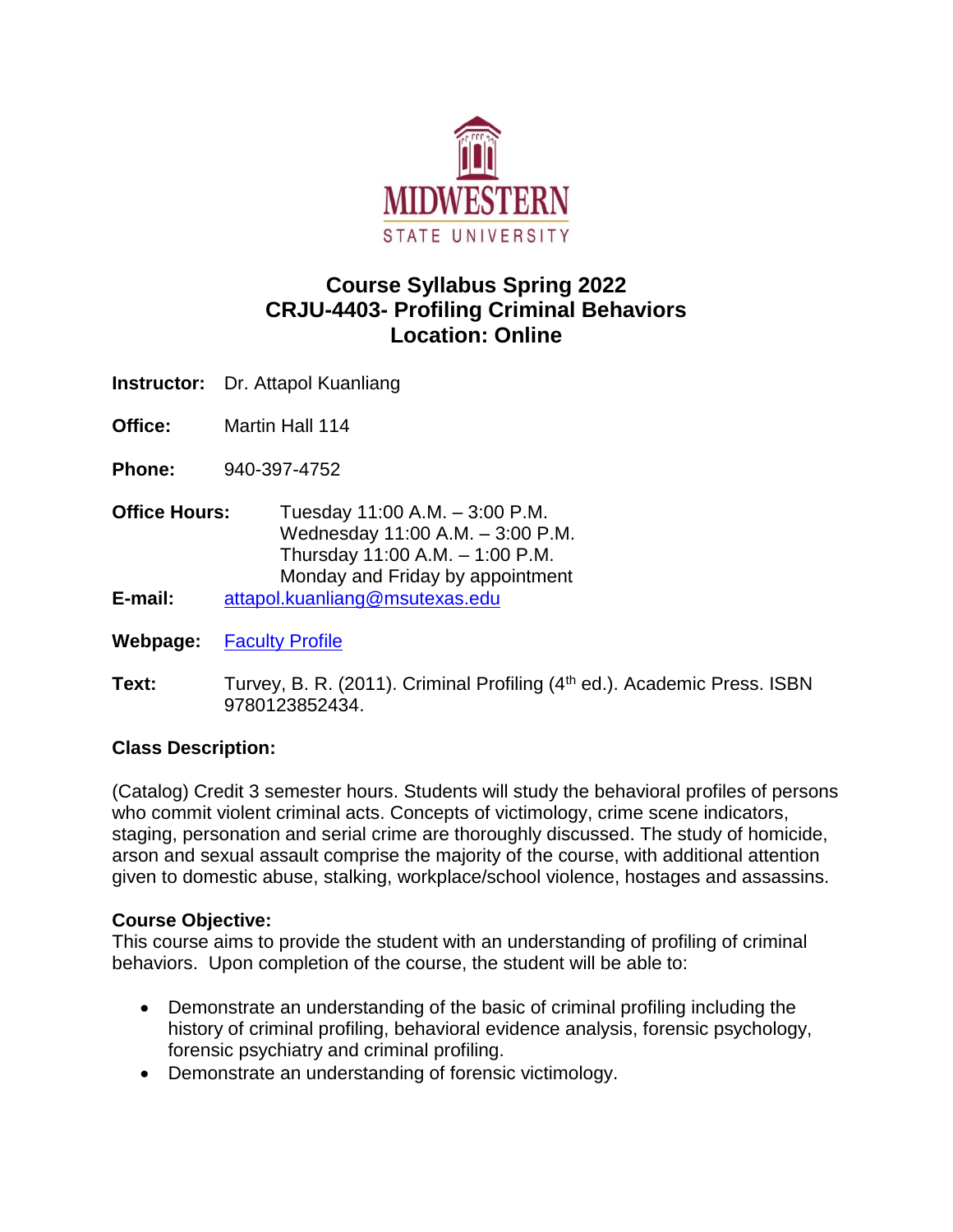- Examine topics in crime scene analysis including crime reconstruction, crime scene characteristics, case linkage and fire and explosive.
- Critically analyze the offender characteristics.
- Demonstrate an understanding of professional issues of criminal profiler.

The above objectives are to be achieved through a process involving readings, lectures, class discussions, assignments, and independent research.

## **Course Format:**

The class is 100% online; there are no class meetings. All homework, assignments and examinations are to be completed online no later than the final due dates for each assignment stated in course schedule. If you have questions regarding the reading marital, quizzes, and exams, you have to post your question each week in the D2L forum. If you would like to chat on the phone with me live, you can do so during my office hours by using Skype. You can download Skype at **skype website**. My username is kuanliangcj. Note: Meetings, official university business and other situations may necessitate a change in or cancellation of office hours. I will e-mail you through the tribe account. Therefore, it's your responsibility to check your tribe account and log in to the class regularly.

# **Course Requirements:**

**1) Introduction**: Due the internet course format, the personal introduction is intended help students to get acquainted with each other. The introduction should include information that the student is willing to share about him or herself, for example, hometown, major, classification, your goal or objective of life. Photo is encouraged to be included in the profile. If you have any problem or question, you should contact the computing center. Each of you has a responsibility to post and welcome each other to this online class.

**2) Examinations**: There will be 5 exams, which will be composed of 50 multiple choice and/or true/false questions. Each exam will be conducted online. Each student has to take and finish within the timeline requirement. *Due to the flexibility regarding the time to take the exams, make up exams will not be allowed.* 

**3) Assignment:** Each week a number of questions will be posted by the instructor. Each student has to answer the questions and turn in by using the D2L by mid-night of each assignment due date. A student who posts after the deadline will not receive any credit for his or her assignment. The due dates are presented in the tentative course schedule.

| Topic                | Point      |  |
|----------------------|------------|--|
| Profile/Introduction | 10 points  |  |
| Assignment           | 250 points |  |
| Exam I (Chapter 1-5) | 50 points  |  |

#### **Course Grade:**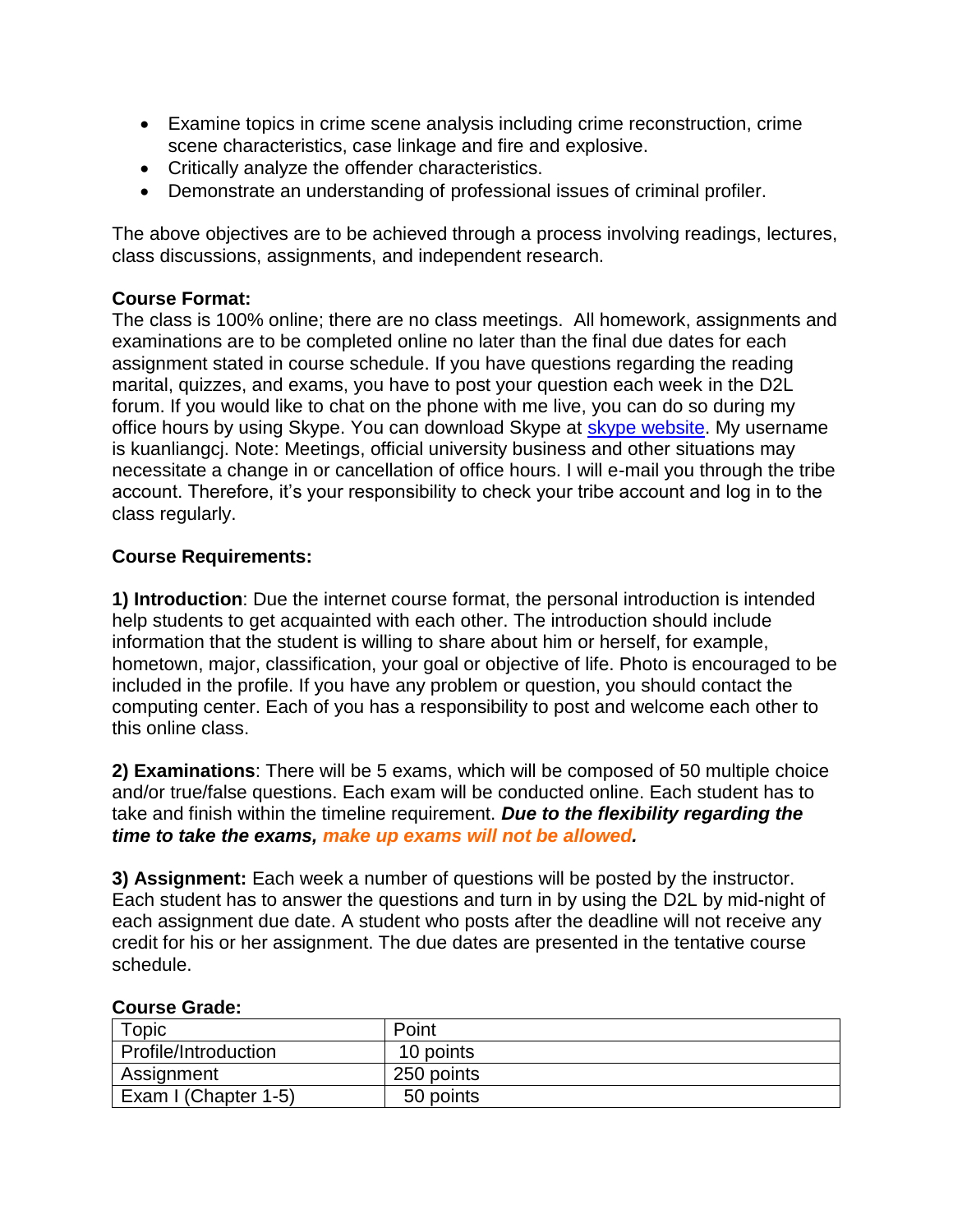| Topic                    | Point      |
|--------------------------|------------|
| Exam II (Chapter 6-10)   | 50 points  |
| Exam III (Chapter 11-15) | 50 points  |
| Exam IV (Chapter 16-20)  | 50 points  |
| Exam V (Chapter 21-25)   | 50 points  |
| Total                    | 560 points |

## **Grading:**

Grades are figured as follows:

| Grade | Percent        |
|-------|----------------|
| A     | $90\% - 100\%$ |
| B     | 80% - 89%      |
|       | 70% - 79%      |
|       | $60\% - 69\%$  |
|       | $0\% - 59\%$   |

# **Academic Dishonesty:**

All students are expected to maintain the highest standards of academic honesty. Cheating, plagiarism, and unethical practices will be handled according to university policy.

## **Desire-to-Learn (D2L)**

Extensive use of the MSU D2L program is a part of this course. Each student is expected to be familiar with this program as it provides a primary source of communication regarding assignments, examination materials, and general course information. You can log into D2L through the MSU Homepage. If you experience difficulties, please contact the technicians listed for the program or contact your instructor.

#### **Attendance**

Students are expected to attend all meetings of the classes in which they are enrolled. Although in general students are graded on intellectual effort and performance rather than attendance, absences may lower the student's grade where class attendance and class participation are deemed essential by the faculty member. In those classes where attendance is considered as part of the grade, the instructor should so inform students of the specifics in writing at the beginning of the semester in a syllabus or separate attendance policy statement. An instructor who has an attendance policy must keep records on a daily basis. The instructor must give the student a verbal or written warning prior to being dropped from the class. Instructor's records will stand as evidence of absences. A student with excessive absences may be dropped from a course by the instructor. Any individual faculty member or college has the authority to establish an attendance policy, providing the policy is in accordance with the General University Policies.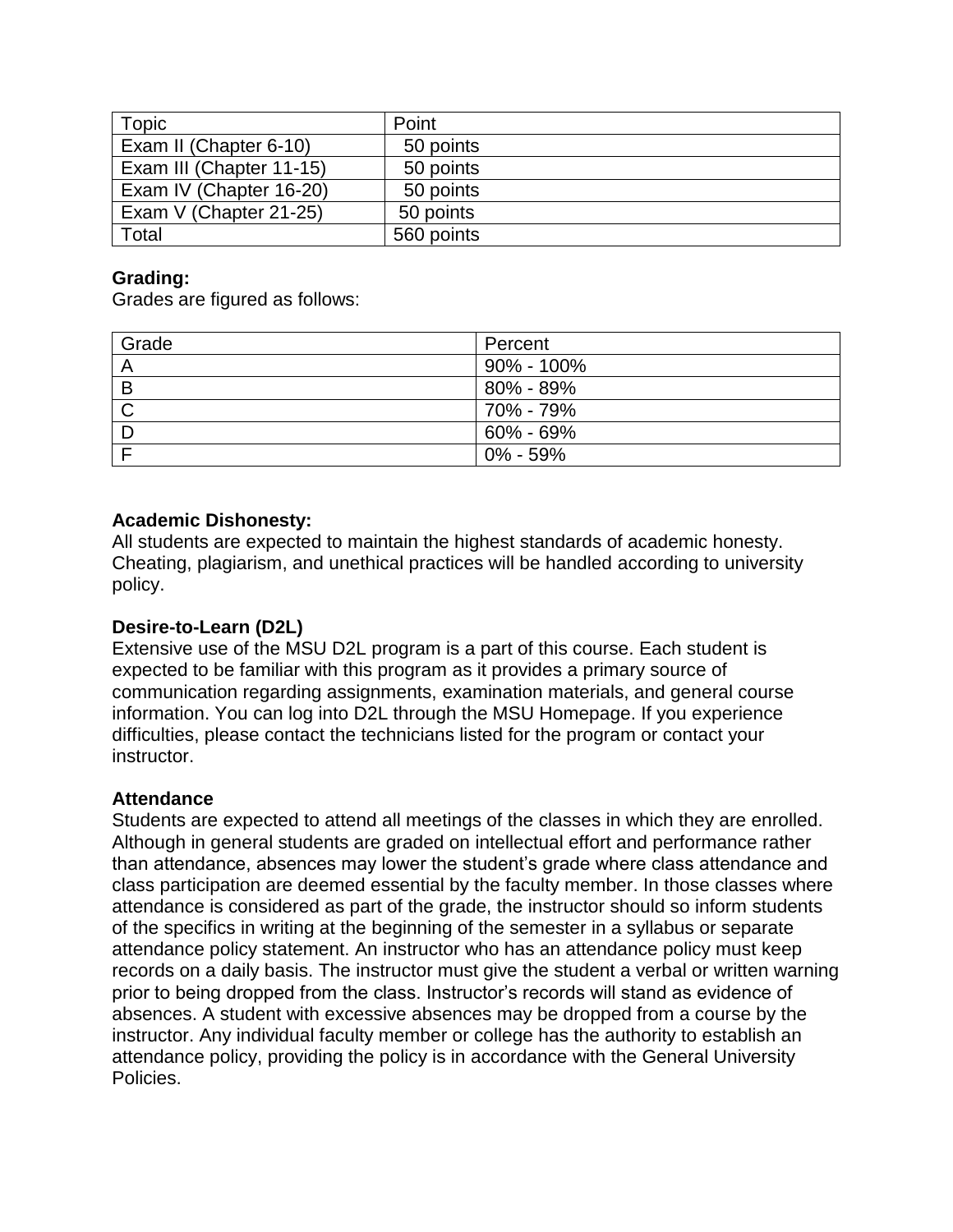#### **Online Computer Requirements**

Taking an online class requires you to have access to a computer (with Internet access) to complete and upload your assignments. It is your responsibility to have (or have access to) a working computer in this class. Assignments and tests are due by the due date, and personal computer technical difficulties will not be considered reason for the instructor to allow students extra time to submit assignments, tests, or discussion postings. Computers are available on campus in various areas of the buildings as well as the Academic Success Center. Your computer being down is not an excuse for missing a deadline!! There are many places to access your class! Our online classes can be accessed from any computer in the world which is connected to the internet. Contact your instructor immediately upon having computer trouble If you have technical difficulties in the course, there is also a student helpdesk available to you. The college cannot work directly on student computers due to both liability and resource limitations however they are able to help you get connected to our online services. For help, log into D2L.

#### Change of Schedule

A student dropping a course (but not withdrawing from the University) within the first 12 class days of a regular semester or the first four class days of a summer semester is eligible for a100% refund of applicable tuition and fees. Dates are published in the Schedule of Classes each semester.

#### **Refund and Repayment Policy**

A student who withdraws or is administratively withdrawn from Midwestern State University (MSU) may be eligible to receive a refund for all or a portion of the tuition, fees and room/board charges that were paid to MSU for the semester. HOWEVER, if the student received financial aid (federal/state/institutional grants, loans and/or scholarships), all or a portion of the refund may be returned to the financial aid programs. As described below, two formulas (federal and state) exists in determining the amount of the refund. (Examples of each refund calculation will be made available upon request).

#### **Services for Students With Disabilities**

In accordance with Section 504 of the Federal Rehabilitation Act of 1973 and the Americans with Disabilities Act of 1990, Midwestern State University endeavors to make reasonable accommodations to ensure equal opportunity for qualified persons with disabilities to participate in all educational, social, and recreational programs and activities. After notification of acceptance, students requiring accommodations should make application for such assistance through Disability Support Services, located in the Clark Student Center, Room 168, (940) 397-4140. Current documentation of a disability will be required in order to provide appropriate services, and each request will be individually reviewed. For more details, please go to [disability support services website.](https://msutexas.edu/student-life/disability/intrepreting)

#### **College Policies**

Campus Carry Rules/Policies Refer to: [Campus Carry Rules and Policies](https://mwsu.edu/campus-carry/rules-policies)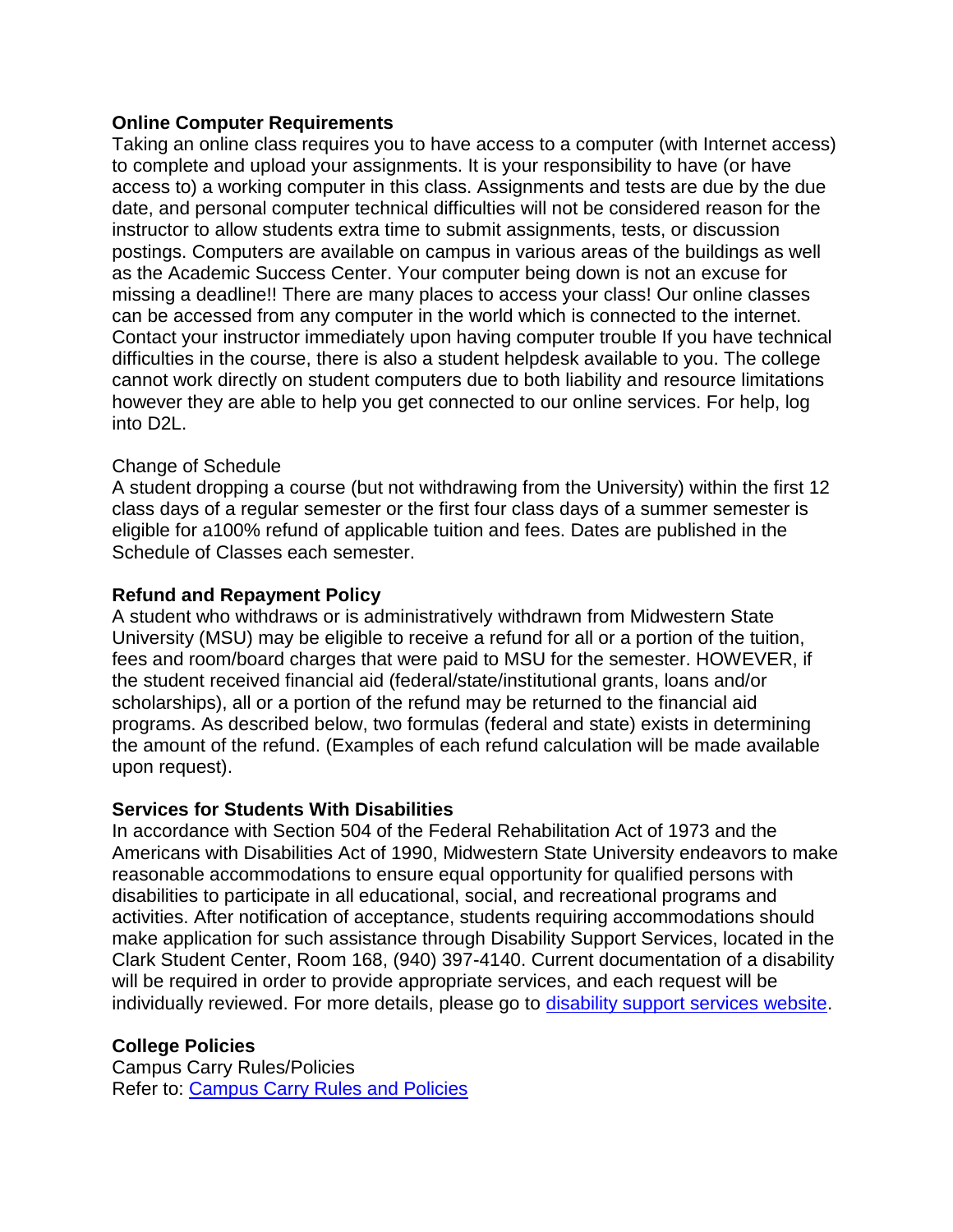## **Smoking/Tobacco Policy**

College policy strictly prohibits the use of tobacco products in any building owned or operated by WATC. Adult students may smoke only in the outside designated-smoking areas at each location.

#### **Alcohol and Drug Policy**

To comply with the Drug Free Schools and Communities Act of 1989 and subsequent amendments, students and employees of Midwestern State are informed that strictly enforced policies are in place which prohibits the unlawful possession, use or distribution of any illicit drugs, including alcohol, on university property or as part of any university-sponsored activity. Students and employees are also subject to all applicable legal sanctions under local, state and federal law for any offenses involving illicit drugs on University property or at University-sponsored activities.

#### **Grade Appeal Process**

Update as needed. Students who wish to appeal a grade should consult the Midwestern State University Undergraduate Catalog

#### **Student Services:**

Students who need special services should contact the instructor directly or visit student [support services website.](https://msutexas.edu/student-support-services/index.php)

#### **Class policies and Procedures:**

Other class policies and procedures follow [MWSU Student Policy Manual &](http://personnel.mwsu.edu/policy/index.asp)  [Organizational Handbook.](http://personnel.mwsu.edu/policy/index.asp)

#### **Tentative Course Schedule due date:**